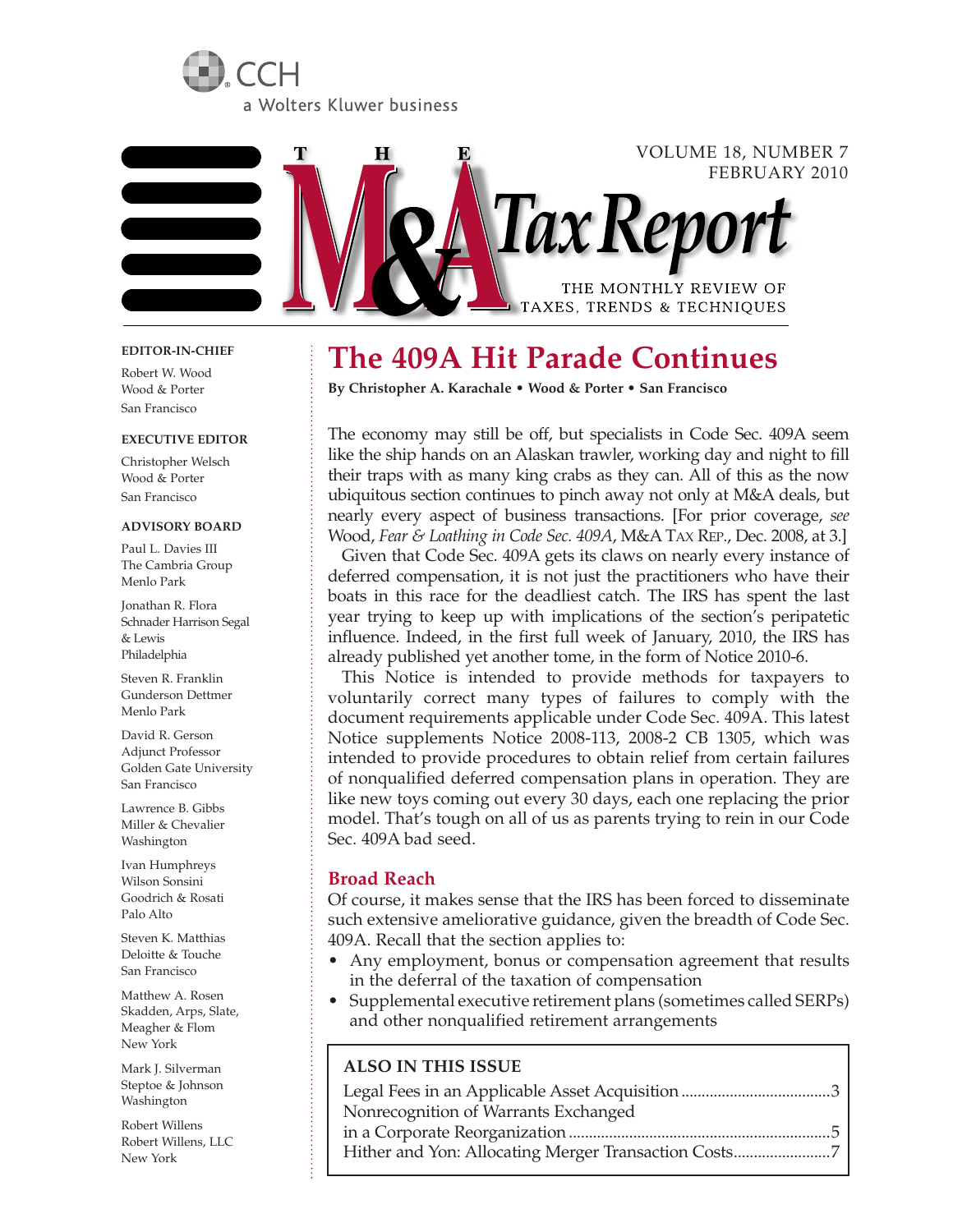- Restricted stock, phantom stock and performance share plans
- Code Sec. 457(f) plans
- Certain stock appreciation rights
- Many long-term or multi-year bonus or commission programs

That is considerable territory. Plus, once a nonqualified deferred compensation plan is within the clutches of Code Sec. 409A, the deferred compensation can only be paid upon one of the following six events or times:

- The service provider's separation from service
- The service provider becoming disabled
- The service provider's death
- A time or a fixed schedule specified under the plan
- A change in the ownership or effective control of the corporation, or in the ownership of a substantial portion of the assets of the corporation
- The occurrence of an unforeseeable emergency



Kurt Diefenbach

**COORDINATING EDITOR** Tara Farley

M&A Tax Report is designed to provide accurate and authoritative information in regard to the subject matter covered. It is sold with the understanding that the publisher is not engaged in rendering legal, accounting, or other professional service. If legal advice or other expert assistance is required, the services of a competent professional person should be sought—From a Declaration of Principles jointly adopted by a Committee of the American Bar Association and a Committee of Publishers.

THE M&A TAX REPORT (ISSN 1085-3693) is published monthly by CCH, 4025 W. Peterson Ave., Chicago, Illinois 60646. Subscription inquiries should be directed to 4025 W. Peterson Ave., Chicago, IL 60646. Telephone: (800) 449-8114. Fax: (773) 866-3895. Email: cust\_serv@cch.com. ©2010 CCH. All Rights Reserved.

Permissions requests: Requests for permission to reproduce content should be directed to CCH, permissions@cch.com.

Photocopying or reproducing in any form in whole or in part is a violation of federal copyright law and is strictly forbidden without the publisher's consent. No claim is made to original governmental works; however, within this product or publication, the following are subject to CCH's copyright: (1) the gathering, compilation, and arrangement of such government materials; (2) the magnetic translation and digital conversion of data, if applicable; (3) the historical, statutory, and other notes and references; and (4) the commentary and other materials.



**CCH Journals and Newsletters** Email Alert for the Current Issue

**Sign Up Here...** CCHGroup.com/Email/Journals

# **Cover of TARP**

It should come as no surprise then that Code Sec. 409A was implicated in the Troubled Asset Relief Program (TARP). For better or worse, TARP allowed the Secretary of the Treasury broad leeway to purchase troubled assets from financial institutions. [*See* Section 101(a) of the Emergency Economic Stabilization Act of 2008.]

Sounds easy. The problem was that pursuant to TARP, the federal government was required to approve compensation payments to, and the compensation structure of, certain employees of TARP recipient companies. The employees generally affected were the TARP recipient's senior executive officers and a number (determined by the level of TARP assistance received) of the next most highly compensated employees.

This approval requirement gave rise to a Code Sec. 409A quandary. Indeed, compliance with changes as part of the overall restructuring of a compensation arrangement by the government would often result in delays in payments and possibly acceleration of certain payments that would not comply with Code Sec. 409A(a).

# **Peeling TARP Away**

Thus, on December 11, 2009, the IRS published Notice 2009-92, IRB 2009-52, 964, providing that the IRS would issue regulations allowing for changes in the time and form of payment of nonqualified deferred compensation to the extent necessary to comply with demands on executives by the federal government pursuant to TARP. In the meantime, the IRS essentially acquiesced to—and made an exception for—the application of certain provisions of Code Sec. 409A on TARP recipients and their senior executives.

# **Backdated Stock Options**

In the M&A context, the TARP issue was surely not the most interesting manifestation of Code Sec. 409A. Far more intriguing was Generic Legal Advice Memorandum, 2009-006 (July 6, 2009), dealing with the application of Code Sec. 162(m) to backdated and misdated stock options.

GLAM 2009-006 (yes, at the M&A TAX REPORT, we love the GLAM abbreviation) provides yet another example of how Code Sec. 409A's wide application influences other areas of the law. Take deductions for excessive employee remuneration. One of the issues addressed